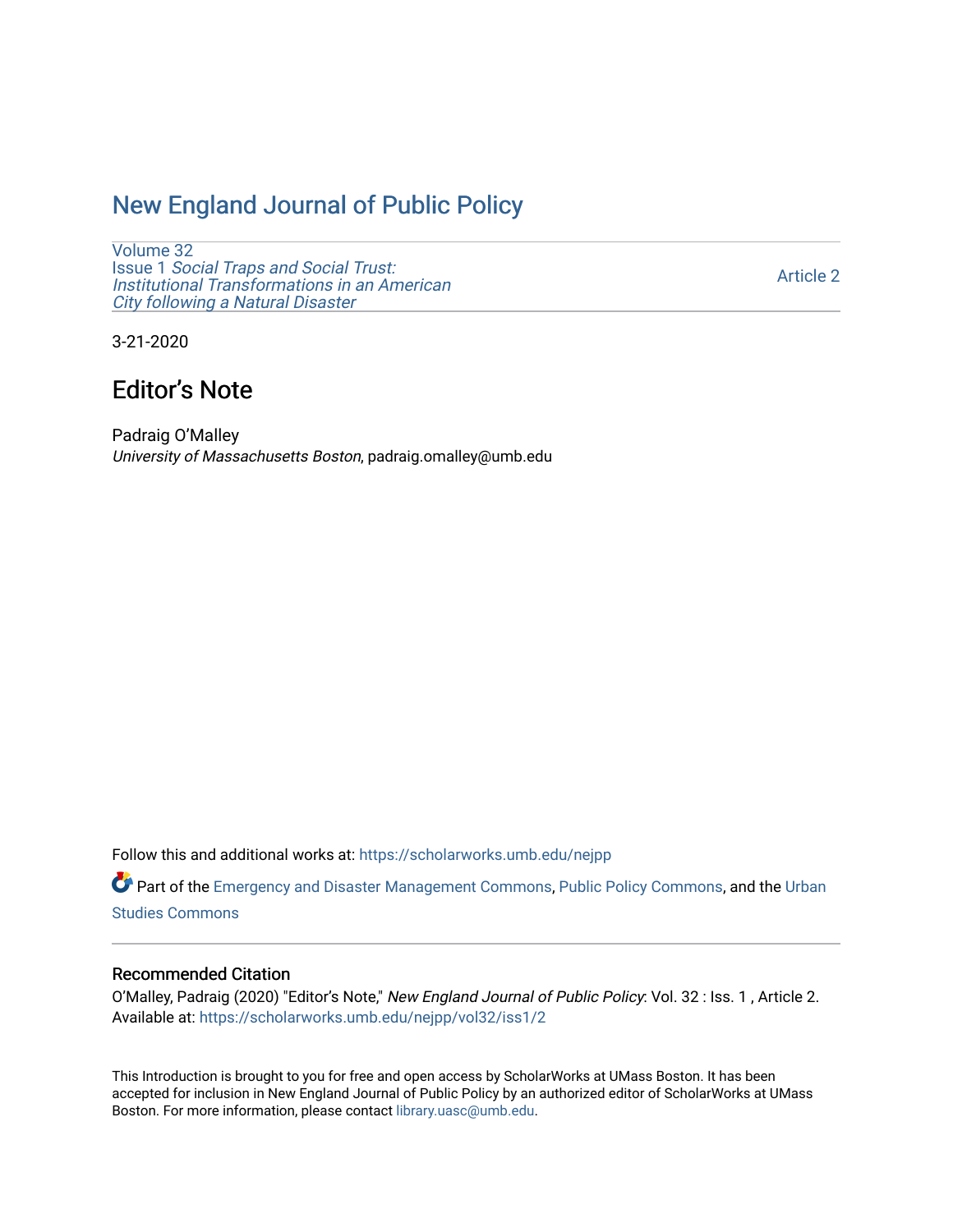## **Editor's Note**

#### **Padraig O'Malley**

Dr. Rieux resolved to compile [a] chronicle so that he should not be one of those who hold their peace but should bear witness in favor of those plague-stricken people; so that some memorial of the injustice and outrage done to them might endure; and to state quite simply what we learn in a time of pestilence: that there are more things to admire in men than to despise.

Nonetheless, he knew that the tale he had to tell could not be one of a final victory. It could be only the record of what had had to be done, and what assuredly would have to be done again in the never ending fight against terror and its relentless onslaught, despite their personal afflictions, by all who, while unable to be saints but refusing to bow down to pestilence, strive their utmost to be healers.

— Albert Camus, *The Plague*

We stand nakedly in front of a very serious pandemic, as mortal as any endemic there ever has been. I don't know of any greater killer than AIDS, not to speak of its psychological, social and economic maiming. Everything is getting worse and worse with AIDS and all of us have been underestimating it, and I in particular. We are running scared. I cannot imagine a worse health problem in this century.

—Halfdan Mahler, director-general of the World Health Organization, address to the United Nations, November 20, 1986

When asked to compare AIDS to other epidemics, such as smallpox, that have infected and killed over the course of history, Halfdan Mahler, director-general of the World Health Organization, said that he "could not think of anything else that matched the estimates that one hundred million people would be infected with AIDS within ten years of its discovery."<sup>1</sup>

Like the novel coronavirus, HIV/AIDS spread fear, othering, false narratives, and social upheavals, decimating populations across 160-plus countries, carrying infection and lonely, agonizing death to hundreds of thousands.

As with the novel coronavirus, there were ominous forewarnings of the AIDS epidemic, and as with the coronavirus, these warnings were ignored, the threat was played down, the institutional response was inadequate and dysfunctional, always lagging behind developments, and medical supplies were short. As with the coronavirus, the political response was muddled and defensive. President Donald Trump has mishandled the coronavirus pandemic much as President Ronald Reagan botched the AIDS epidemic. And, as with the novel coronavirus, statistical models were used to try to track the path of HIV/AIDS.

In the United States, as of September 1988, when the special issue of the *New England Journal of Public Policy* on AIDS went to print, 74,500 cases had been reported, and approximately 42,000 of these persons had died. The Centers for Disease Control (CDC) estimated that the number of new cases alone in 1991 would exceed 52,000, and it projected a

*Padraig O'Malley is the John Joseph Moakley Chair of Peace and Reconciliation at the John W. McCormack Graduate School of Policy and Global Studies, University of Massachusetts Boston.*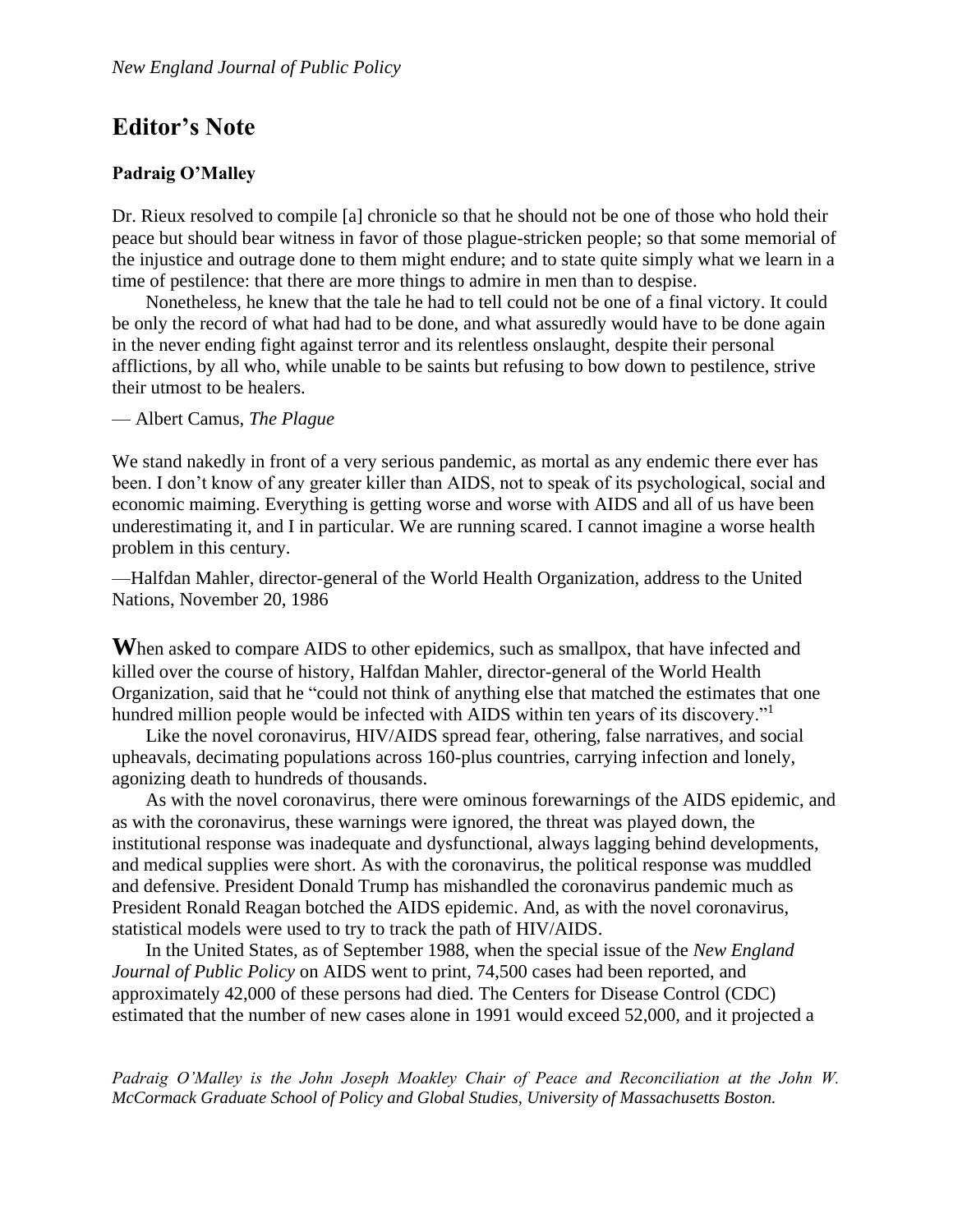combined total of 270,000 cases by the end of 1991, with perhaps 180,009 deaths, 365,000 cases by 1992, and 453,000 by 1993.

At one point, the CDC estimated that one in every thirty males between the ages of twenty and fifty was infected with AIDS, that of the nation's then estimated 2.5 million gay men and 25 percent of the estimated intravenous drug users had the virus, and that overall between 845,000 and 1.4 million were possibly infected.

Once the fear took hold that the virus might seep into the general population through simple heterosexual intercourse, as happened in other parts of the world, such as South Africa in particular and other parts of Africa more generally, AIDS in the United States became a disease of the poor, of African Americans and Hispanics, and of women and children—communities with high concentrations of minorities. A disease of "them," with "us" as virtuous onlookers. Attitudes began to change only when intravenous drug use became a problem in their own communities and the white middle class took heed and demanded action from the government. The discovery of antiretrovirals meant that HIV/AIDS no longer carried a death sentence.

Overall, between 1981, the start of the epidemic, and 2018, 74.9 million people became infected and 32 million died from AIDS and related illnesses, 770,000 alone in 2018. By the end of 2018, 37.9 million people remained infected.<sup>2</sup>

In the early years, fear was pervasive among the public that the HIV virus could be spread by human touch. To police a demonstration in Washington, DC, during the Third International AIDS Conference in 1987, officers wore yellow gloves to prevent possible contamination. HIV/AIDS patients died in isolation from other hospital patients; stigmatization was rife. Othering and scapegoating were pervasive.

New York was the epicenter of the pandemic in the United States.

Sound familiar?

By the first of April this year, New Orleans had incurred one of the highest per head rates of infection and death from the coronavirus in the country—1,212 infections, 101 deaths. In one twenty-four-hour period, these figures spiked 30 percent. If Louisiana were a country, its death rate from Covid-19 would rank among the top fifteen globally. Within the state, the New Orleans metropolitan area, which includes Orleans and Jefferson Parishes, accounts for two-thirds of all cases. 3

Like other cities, especially in the South, New Orleans was slow to impose a lockdown and social distancing. Mardi Gras proceeded with little concern for the virus that revelers might have carried hanging over it like the Sword of Damocles.

Are there lessons from Katrina that might let New Orleans better cope with the coronavirus?

The lessons of Katrina are the subject of this special issue.<sup>4</sup> The eighteen articles were assembled and overseen by Michael Cowan, the guest editor. Michael founded Common Good, a civil society action network, after Hurricane Katrina. He is Senior Fellow in the Centre for the Resolution of Intractable Conflict and Research Affiliate in the Centre for the Study of Social Cohesion, both in the University of Oxford. He is also a Visiting Research Associate in the Irish School of Ecumenics in Trinity College Dublin.

The coronavirus is an exponential spiral of infections and death that is no respecter of class, color, creed, or culture. It is changing in profound and mundane ways how we live and work and socialize, collapsing the mightiest of economies within weeks, bringing hitherto unimaginable levels of unemployment and plunging incomes and spreading unbearable suffering, so overpowering the pervasiveness and constancy of cumulative losses that the time for grieving has been eviscerated.